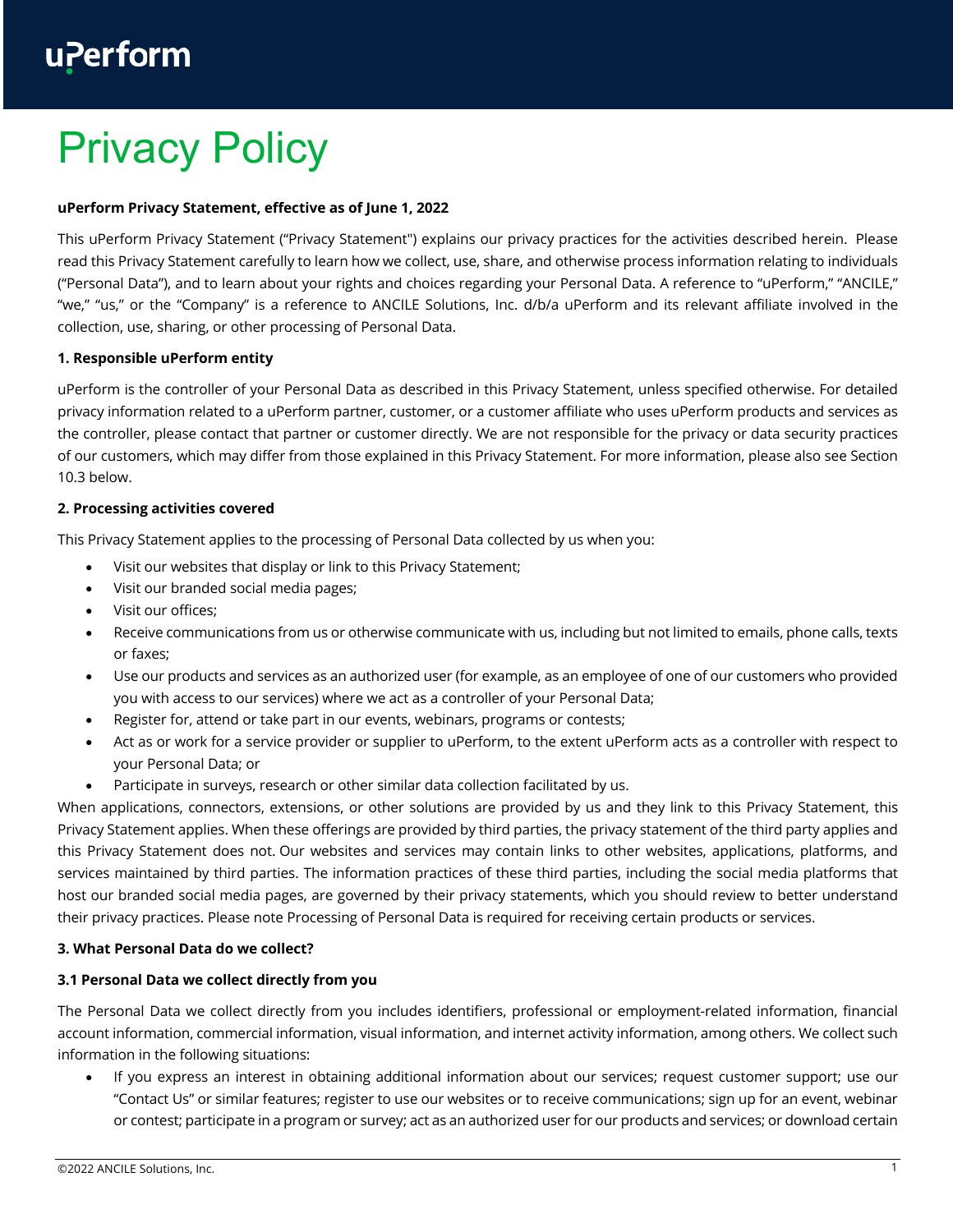content, we may require that you provide to us your contact information, such as your name, job title, company name, address, phone number, email address or username and password;

- If you make purchases of our products and services or register for an event or webinar, we may require that you provide to us your financial and billing information, such as billing name and address, credit card number or bank account information;
- If you attend an event, we may, with your further consent, scan your attendee badge, which will provide to us your information, such as name, title, company name, address, country, phone number and email address;
- If you register with us for a variety of purposes, including joining an online community that we host or participating in a program, we may ask you to provide a username, photo or other biographical information, such as your occupation, location, social media profiles or usernames, company name, areas of expertise and interests;
- If you interact with our websites or emails, we automatically collect information about your device and your usage of our websites or emails (such as Internet Protocol (IP) addresses or other identifiers), which may qualify as Personal Data (please see Section 4 below) using cookies, web beacons, or similar technologies;
- If you use and interact with our products and services, we collect information about your device and your usage of our services through log files and other technologies, some of which may qualify as Personal Data (please see Section 4 below);
- If you communicate with us via a phone call, we may record that call in accordance with applicable laws;
- If you attend an event or visit our offices, we may collect your image or video;
- If you voluntarily submit certain information to us, such as filling out a survey, responding to a questionnaire or participating in other forms of research, we may collect the information you have provided as part of that request, which may include special categories of Personal Data, to the extent you voluntarily choose to provide it;
- If you visit our offices, you may be required to register as a visitor and to provide your name, email address, phone number, company name and time and date of arrival;
- If you visit our offices or attend an event, due to the COVID-19 pandemic, you may be required to provide information regarding your health status, including your temperature, COVID-19-related symptoms, exposure to COVID-19 positive individuals, vaccination status, testing results, and recent travel history; and
- If you are a supplier or service provider to uPerform (or work for a supplier or service provider), you may also be required to provide us with Personal Data such as your contact details and payment and billing information.

If you provide us, our service providers or our affiliates with any Personal Data relating to other individuals, you represent that you have the authority to do so, and where required, have obtained the necessary consent, and acknowledge that it may be used in accordance with this Privacy Statement. If you believe that your Personal Data has been provided to us improperly, or want to exercise your rights relating to your Personal Data, please contact us by using the information in Section 13 below.

# **3.2 Personal Data we collect from other sources**

We also collect information about you from other sources including third parties from whom we purchase Personal Data and from publicly available information. We may combine this information with Personal Data provided by you. This helps us update, expand, and analyze our records, identify new customers, and create more tailored advertising to provide services that may be of interest to you. The Personal Data we collect from other sources includes identifiers, professional or employment-related information, education information, commercial information, visual information, internet activity information, and inferences about preferences and behaviors. In particular, we collect such Personal Data from the following sources:

- Third party providers of business contact information, including mailing addresses, job titles, email addresses, phone numbers, intent data (or user behavior data), IP addresses, social media profiles, LinkedIn URLs and custom profiles, for purposes of targeted advertising, delivering relevant email content, event promotion and profiling, determining eligibility and verifying contact information;
- Another individual at your organization who may provide us with your personal information, which may include Personal Data and special categories of Personal Data, to the extent you consent to providing it and sharing it, for the purposes of obtaining services and assessing our goals related to encouraging diversity within our vendors; and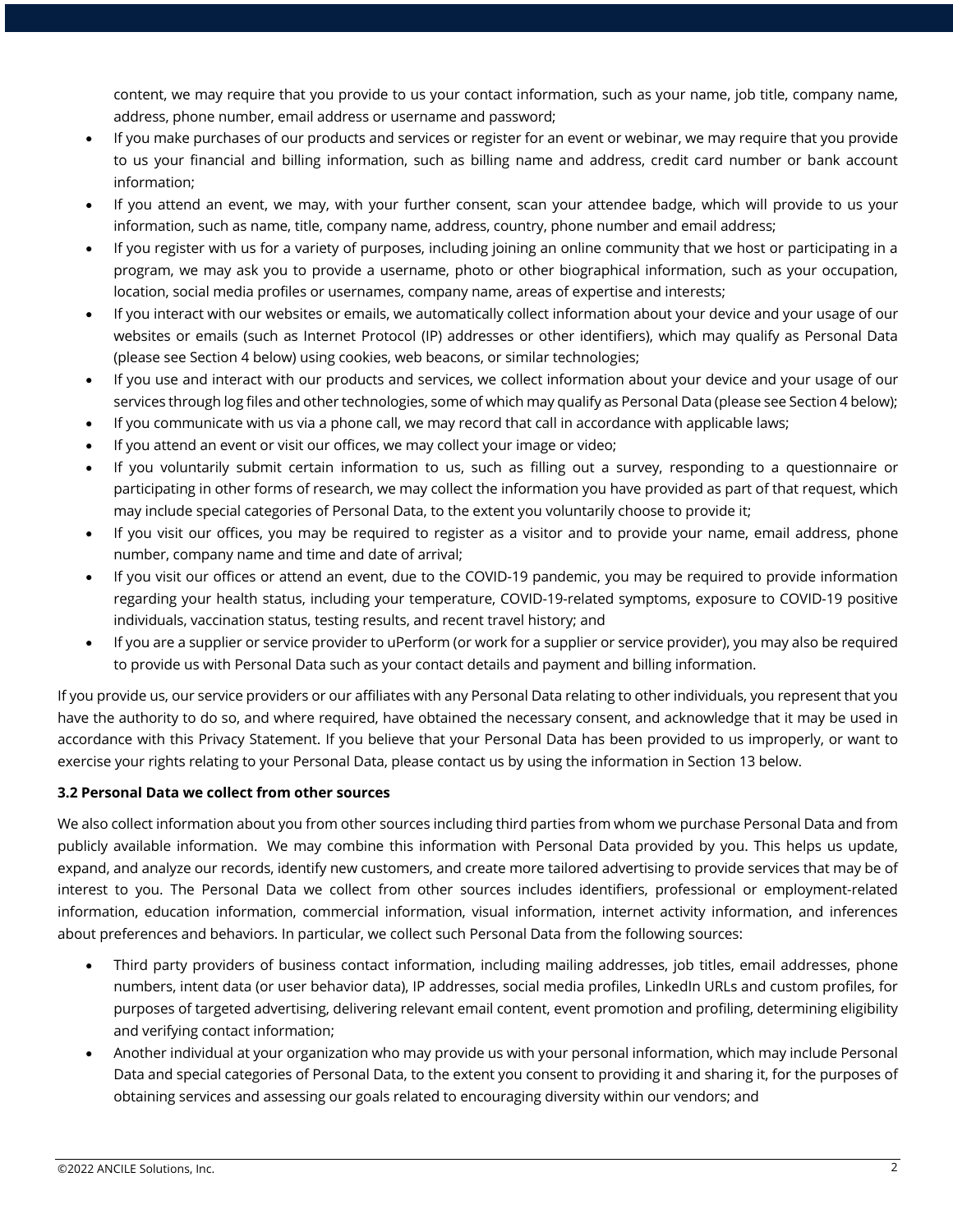#### **4. What device and usage data do we process?**

We use common information-gathering tools, such as tools for collecting usage data, cookies, web beacons, pixels, and similar technologies to automatically collect information that may contain Personal Data as you navigate our websites, our services, or interact with emails we have sent to you.

#### **4.1 Device and usage data**

As is true of most websites, we gather certain information automatically when individual users visit our websites. This information may include identifiers, commercial information, and internet activity information such as IP address (or proxy server information), device and application information, identification numbers and features, location, browser type, plug-ins, integrations, Internet service provider, mobile carrier, the pages and files viewed, searches, referring website, app or ad, operating system, system configuration information, advertising and language preferences, date and time stamps associated with your usage, and frequency of visits to the websites. This information is used to analyze overall trends, help us provide and improve our websites, offer a tailored experience for website users, and secure and maintain our websites.

In addition, we gather certain information automatically as part of your use of our products and services. This information may include identifiers, commercial information, and internet activity information such as IP address (or proxy server), mobile device number, device and application identification numbers, location, browser type, Internet service provider or mobile carrier, the pages and files viewed, website and webpage interactions including searches and other actions you take, operating system type and version, system configuration information, date and time stamps associated with your usage and details of which of our products and product versions you are using. This information is used to maintain the security of the services, to provide necessary functionality, to improve performance of the services, to assess and improve customer and user experience of the services, to validate that you are a licensed user, to review compliance with applicable usage terms, to identify future opportunities for development of the services, to assess capacity requirements, to identify customer opportunities, and for the security of uPerform generally (in addition to the security of our products and services). Some of the device and usage data collected by the services, whether alone or in conjunction with other data, could identify you. Please note that this device and usage data is primarily used to identify the uniqueness of each user logging on (as opposed to specific individuals), apart from where it is strictly required to identify an individual for security purposes or as required as part of our provision of the services to our customers.

# **4.2 Cookies, web beacons and other tracking technologies on our website and in email communications**

We use technologies such as web beacons, pixels, tags, and JavaScript, alone or in conjunction with cookies, to gather information about the use of our websites and how people interact with our emails. When you visit our websites, we, or an authorized third party, may place a cookie on your device that collects information, including Personal Data, about your online activities over time and across different sites. Cookies allow us to track use, infer browsing preferences, and improve and customize your browsing experience. We use both session-based and persistent cookies on our websites. Session-based cookies exist only during a single session and disappear from your device when you close your browser or turn off the device. Persistent cookies remain on your device after you close your browser or turn your device off. You can control the use of cookies on your device, but choosing to disable cookies on your device may limit your ability to use some features on our websites and services. We also use web beacons and pixels on our websites and in emails. For example, we may place a pixel in a marketing email that notifies us when you click on a link in the email. We use these technologies to operate and improve our websites and marketing emails. For instructions on how to unsubscribe from our marketing emails, please see Section 10.4 below.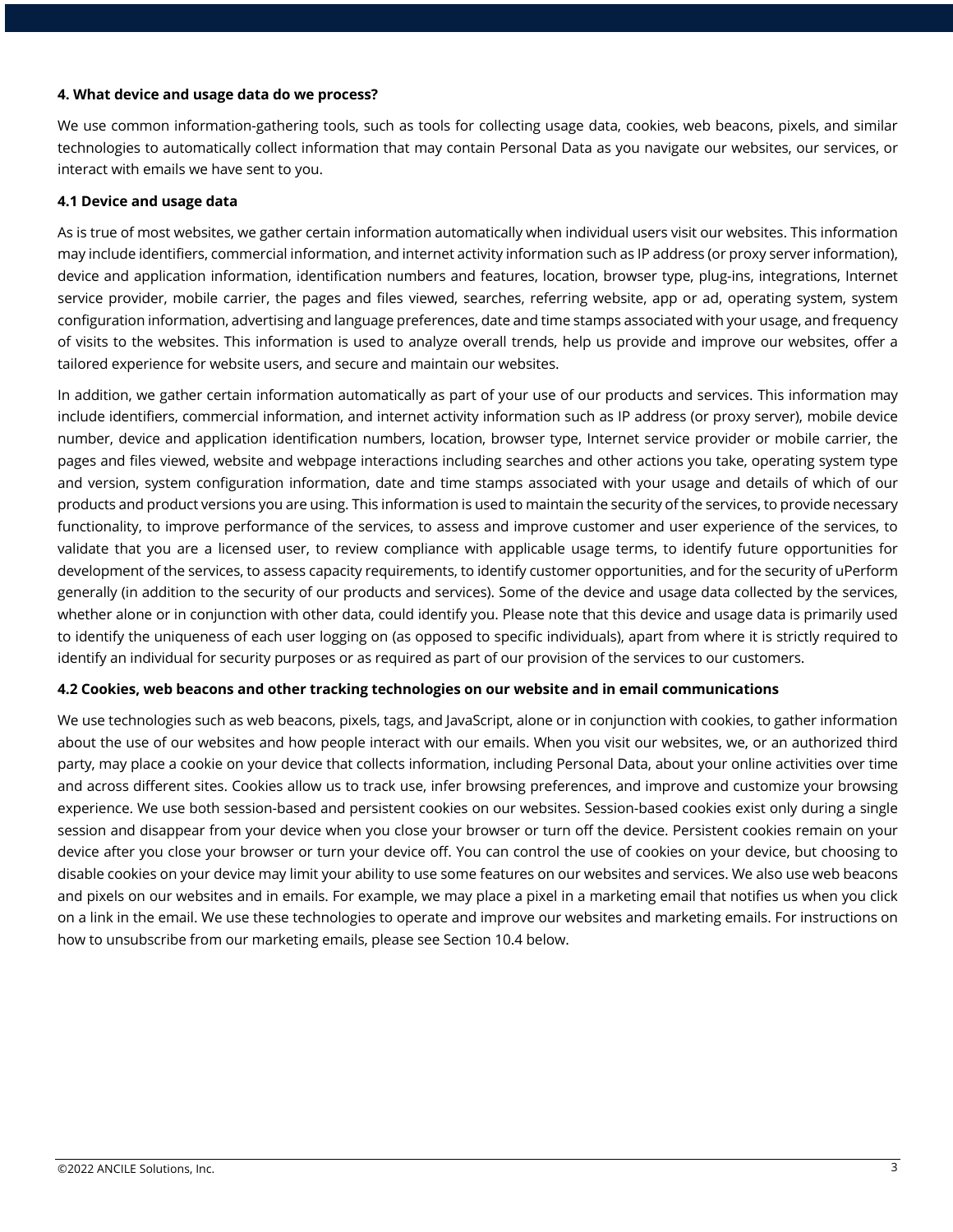The following describes how we use different categories of cookies and similar technologies and your options for managing the data collection settings of these technologies:

| <b>Type of Cookies</b> | <b>Description</b>                                                                                                                                                                                                                                                                                                                                                                                                                                                                                                | <b>Managing Settings</b>                                                             |
|------------------------|-------------------------------------------------------------------------------------------------------------------------------------------------------------------------------------------------------------------------------------------------------------------------------------------------------------------------------------------------------------------------------------------------------------------------------------------------------------------------------------------------------------------|--------------------------------------------------------------------------------------|
| Required cookies       | Required cookies are necessary for basic website functionality. Some examples<br>include: session cookies needed to transmit the website, authentication cookies,<br>and security cookies.<br>If you have chosen to identify yourself to us, we may place on your browser a                                                                                                                                                                                                                                       | Because required<br>cookies are essential<br>to operate the<br>websites, there is no |
|                        | cookie that allows us to uniquely identify you when you are logged into the<br>websites and to process your online transactions and requests.                                                                                                                                                                                                                                                                                                                                                                     | option to opt out of<br>these cookies.                                               |
| Functional             | Functional cookies enhance functions, performance, and services on the                                                                                                                                                                                                                                                                                                                                                                                                                                            | You can choose to opt                                                                |
| cookies                | website. Some examples include: cookies used to analyze site traffic, cookies                                                                                                                                                                                                                                                                                                                                                                                                                                     | out of certain                                                                       |
|                        | used for market research, and cookies used to display advertising that is not<br>directed to a particular individual.                                                                                                                                                                                                                                                                                                                                                                                             | functional cookies.                                                                  |
|                        |                                                                                                                                                                                                                                                                                                                                                                                                                                                                                                                   | To opt out from data                                                                 |
|                        | Functional cookies may also be used to improve how our websites function and                                                                                                                                                                                                                                                                                                                                                                                                                                      | collection by Google                                                                 |
|                        | to help us provide you with more relevant communications, including marketing<br>communications. These cookies collect information about how our websites are                                                                                                                                                                                                                                                                                                                                                     | Analytics, you can<br>download and install a                                         |
|                        | used, including which pages are viewed most often.                                                                                                                                                                                                                                                                                                                                                                                                                                                                | browser add-on, which                                                                |
|                        | We may use our own technology or third-party technology to track and analyze                                                                                                                                                                                                                                                                                                                                                                                                                                      | is available here.                                                                   |
|                        | usage information to provide enhanced interactions and more relevant                                                                                                                                                                                                                                                                                                                                                                                                                                              | To learn how to                                                                      |
|                        | communications, and to track the performance of our advertisements.                                                                                                                                                                                                                                                                                                                                                                                                                                               | control functional                                                                   |
|                        | For example, we use Google Analytics ("Google Analytics"), a web analytics                                                                                                                                                                                                                                                                                                                                                                                                                                        | cookies via your<br>individual browser                                               |
|                        | service provided by Google, Inc., 1600 Amphitheatre Parkway, Mountain View,                                                                                                                                                                                                                                                                                                                                                                                                                                       | settings, click here.                                                                |
|                        | CA 94043, USA. You can learn about Google's privacy practices by going to                                                                                                                                                                                                                                                                                                                                                                                                                                         |                                                                                      |
|                        | www.google.com/policies/privacy/partners/.                                                                                                                                                                                                                                                                                                                                                                                                                                                                        |                                                                                      |
|                        | Google Analytics uses cookies to help us analyze how our websites are used,<br>including the number of visitors, the websites from which visitors have<br>navigated to our websites, and the pages on our websites to which visitors<br>navigate. This information is used by us to improve our websites. We use<br>Google Analytics with restrictions on how Google can process our data<br>enabled. For information on Google's Restricted Data Processing go to<br>https://privacy.google.com/businesses/rdp/. |                                                                                      |
|                        | uPerform may also use HTML5 local storage for the above-mentioned purposes.<br>These technologies differ from browser cookies in the amount and type of data<br>they store, and how they store it.                                                                                                                                                                                                                                                                                                                |                                                                                      |

# **4.3 Notices on behavioral advertising and opt-out for website visitors**

As described above, we or one of our authorized partners may place or read cookies on your device when you visit our websites for the purpose of serving you targeted advertising. To learn more about targeted advertising and advertising networks, please visit the opt-out pages of the Network Advertising Initiative, here, and the Digital Advertising Alliance, here.

#### **4.4 Opt-Out from the setting of cookies on your individual browser**

In many cases you may opt-out from the collection of non-essential device and usage data on your web browser (see Section 4.1 above) by managing your cookies at the browser or device level. In addition, if you wish to opt-out of interest-based advertising, click here (or, if located in the European Union or United Kingdom, click here). Please note, however, that by blocking or deleting cookies and similar technologies used on our websites, you may not be able to take full advantage of the websites. While some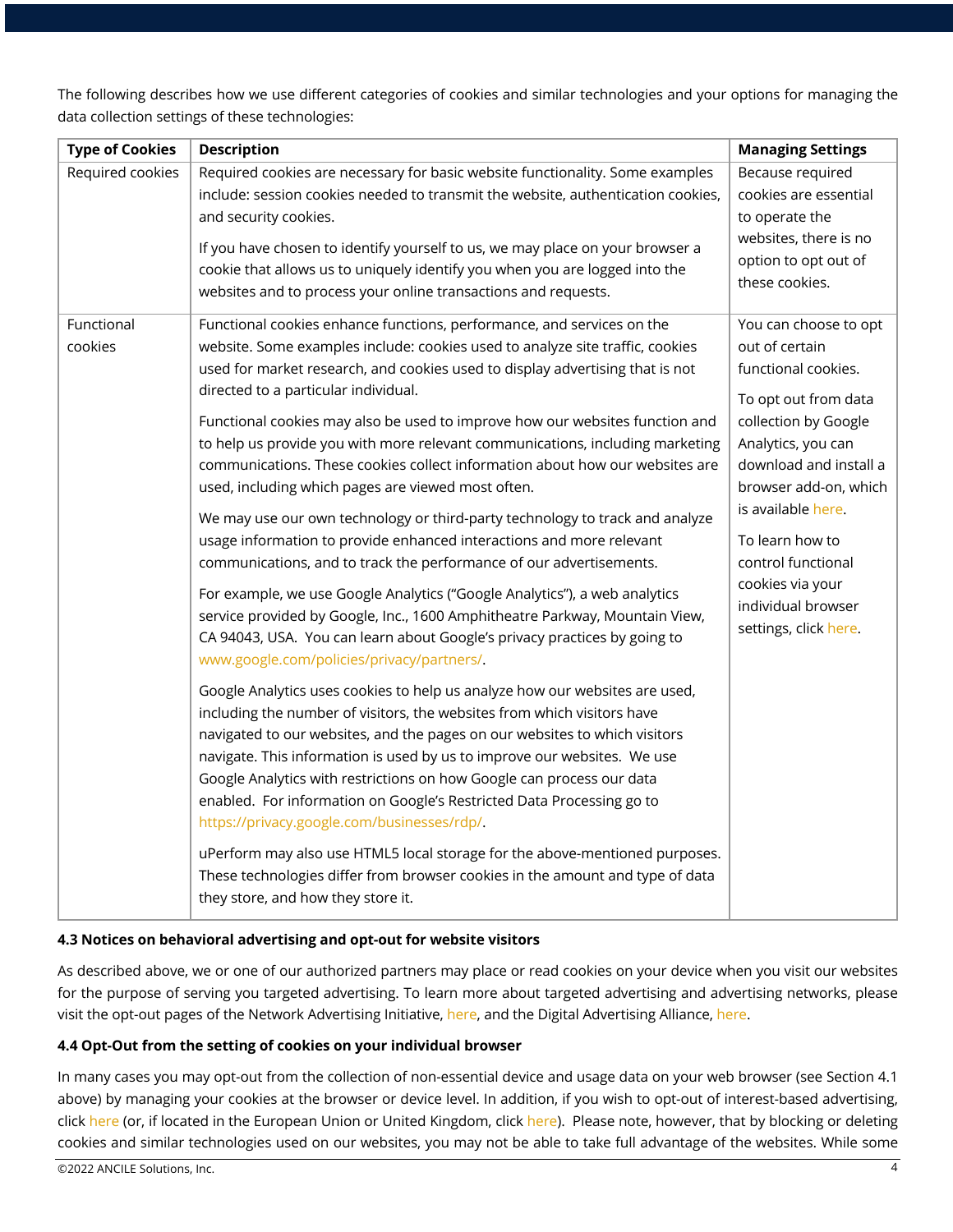internet browsers offer a "do not track" or "DNT" option that lets you tell websites that you do not want to have your online activities tracked, these features are not yet uniform and there is no common standard adopted by industry groups, technology companies, or regulators. Therefore, we do not currently commit to responding to browsers' DNT signals with respect to our websites. uPerform takes privacy and meaningful choice seriously and will make efforts to continue to monitor developments around DNT browser technology and the implementation of a standard.

# **4.5 Social Media Features**

Our websites may use social media features, such as the "Tweet" button and other sharing widgets ("Social Media Features"). Social Media Features may allow you to post information about your activities on our website to outside platforms and social networks. Social Media Features may also allow you to like or highlight information we have posted on our website or our branded social media pages. Social Media Features are either hosted by each respective platform or hosted directly on our website. To the extent the Social Media Features are hosted by the platforms themselves, and you click through to these from our websites, the platform may receive information showing that you have visited our websites. If you are logged in to your social media account, it is possible that the respective social media network can link your visit to our websites with your social media profile.

Your interactions with Social Media Features are governed by the privacy policies of the companies providing them.

#### **5. Purposes for which we process Personal Data and the legal bases on which we rely**

We collect and process your Personal Data (including, where legally permissible, special categories of Personal Data) for the following purposes. Where required by law, we obtain your consent to use and process your Personal Data for the below purposes. Otherwise, we rely on another authorized legal basis (including but not limited to the (a) performance of a contract or (b) legitimate interest) to collect and process your Personal Data, as further detailed below.

- Providing and promoting our websites and services (including necessary functionality): We process your Personal Data to perform our contract with you for the use of our websites and services and to fulfill our obligations under the applicable terms of use and service; if we have not entered into a contract with you, we base the processing of your Personal Data on our legitimate interest to operate and administer our websites and services and to provide you with content you access and request (e.g., to download content from our websites):
- Promoting the security of our websites and services: We process your Personal Data by tracking use of our websites and services, creating aggregated non-personal data, verifying accounts and activity, investigating suspicious activity, and enforcing our terms and policies to the extent it is necessary for our legitimate interest in promoting the safety and security of the services, websites, systems and applications and the security of uPerform generally, and in protecting our rights and the rights of others;
- Managing user registrations: If you have registered for an account with us, we process your Personal Data by managing your user account for the purpose of performing our contract with you according to applicable terms of service;
- Handling contact and user support requests: If you fill out a "Contact Me" web form or request user support, or if you contact us by other means including but not limited to via phone, we process your Personal Data to perform our contract with you and to the extent it is necessary for our legitimate interest in fulfilling your requests and communicating with you;
- Managing event registrations and attendance: We process your Personal Data to plan and host events or webinars for which you have registered or that you attend, including sending related communications to you or to perform our contract with you or where we receive your consent;
- Managing, and participating in, contests, programs or promotions: If you register for a contest, promotion, or a program, we process your Personal Data to perform our contract with you or where we seek your consent. Some contests, programs and promotions have additional rules containing information about how we will process your Personal Data;
- Managing payments: If you have provided financial information to us, we process your Personal Data to verify that information and to collect payments to the extent that doing so is necessary to complete a transaction and perform our contract with you;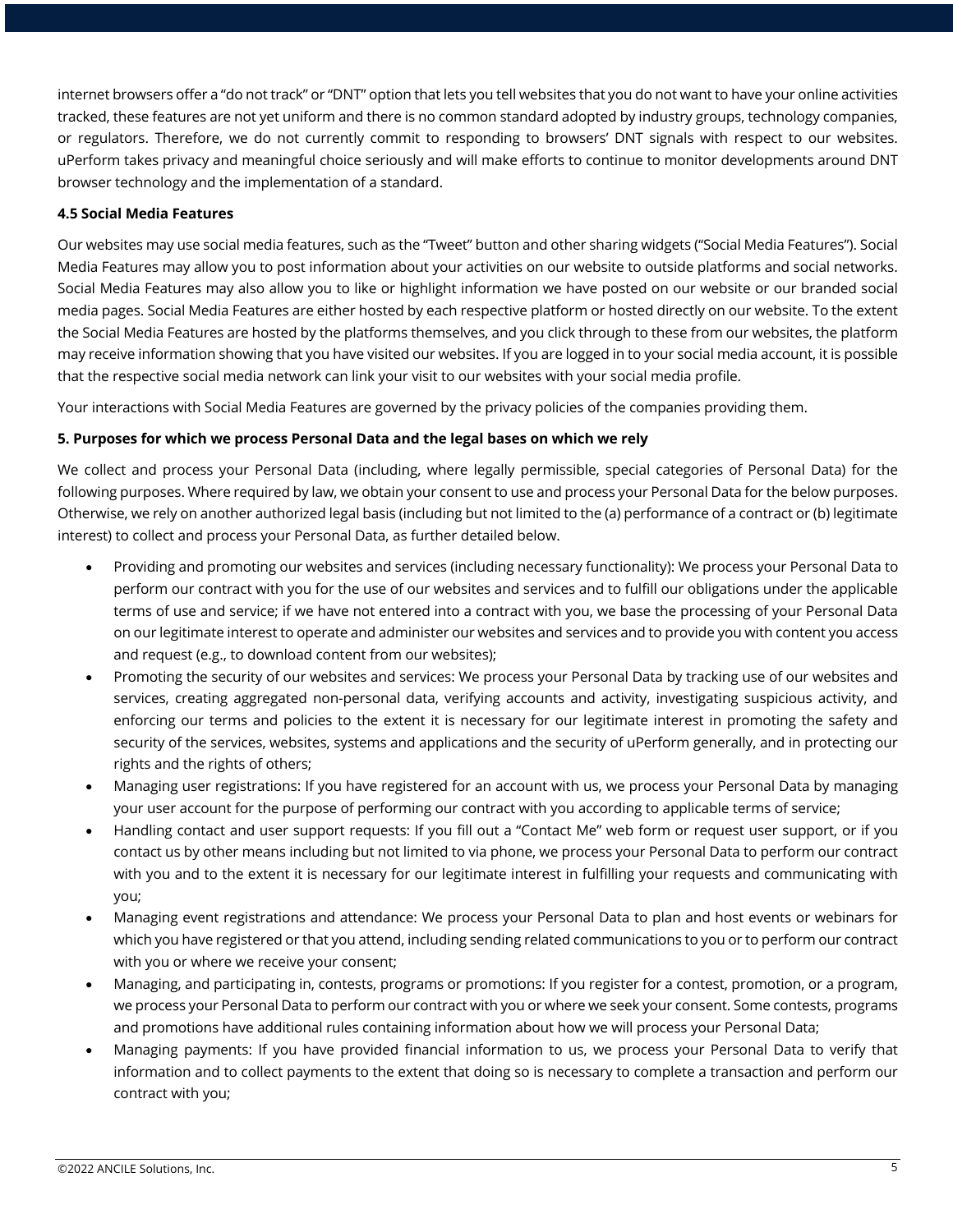- Contract fulfillment: We may process your Personal Data for the purposes of fulfilling our contract with you or your employer (e.g. if you are an authorized user of our products and services or work for a service provider or supplier to uPerform). We do this where it is necessary for the performance of the relevant contract;
- Developing and improving our websites and services: We process your Personal Data to analyze trends and to track your usage of and interactions with our websites and services to the extent it is necessary for our legitimate interest in developing and improving our websites and services and providing our users with more relevant content and service offerings, or where we seek your consent;
- Assessing and improving user experience: We process device and usage data as described in Section 4.1 above, which in some cases may be associated with your Personal Data, to analyze trends and assess and improve the overall user experience to the extent it is necessary for our legitimate interest in developing and improving the service offering or website, or where we seek your consent;
- Reviewing compliance with applicable usage terms: We process your Personal Data to validate that you are a licensed user and to review compliance with the applicable usage terms in our customer's or user's contract to the extent that it is in our legitimate interest to ensure adherence to the relevant terms;
- Assessing capacity requirements: We process your Personal Data to assess the capacity requirements of our services to the extent that it is in our legitimate interest to ensure that we are meeting the necessary capacity requirements of our service offering;
- Identifying customer opportunities: We process your Personal Data to assess new potential customer opportunities to the extent that it is in our legitimate interest to ensure that we are meeting the demands of our customers and their users' experiences;
- Registering and hosting visitors to the office or at events: We process your Personal Data for security, health, and safety reasons, to register visitors and to manage non-disclosure agreements that visitors may be required to sign, to the extent such processing is necessary for our legitimate interest in protecting our offices, staff and visitors and our confidential information against unauthorized access. In addition, certain health data (which may include special categories of Personal Data) may be processed for office visits and at events during the COVID-19 pandemic to ensure the safety and security of our visitors and employees (where legally permitted) with your consent or where necessary for reasons of public interest in the area of public health;
- Recording phone calls: We may record phone calls for training, quality assurance, and administration purposes. If required under applicable law, we will obtain your prior consent or give you the option to object to a call being recorded;
- Displaying personalized advertisements and content: We process your Personal Data to conduct market research, advertise to you, provide personalized information about us on and off our websites and to provide other personalized content based upon your activities and interests to the extent it is necessary for our legitimate interest in advertising our websites or, where necessary, to the extent you have provided your prior consent (please see Section 10 below, to learn how you can control the processing of your Personal Data by uPerform for personalized advertising purposes);
- Administering surveys and conducting research: We process your Personal Data (including special categories of Personal Data) in order to meet the goals set out in surveys or research as well as to analyze our compliance with internal policies. If required under applicable law, we will obtain your consent to process your responses;
- Sending communications: We will process your Personal Data or device and usage data, which in some cases may be associated with your Personal Data, to send you marketing information, product recommendations and other nontransactional communications (e.g., marketing newsletters, telemarketing calls, SMS, or push notifications) about us and our affiliates and partners, including information about our products, promotions, news or events as necessary for our legitimate interest in conducting direct marketing or to the extent you have provided your prior consent (please see Section 10 below to learn how you can control the processing of your Personal Data by uPerform for marketing purposes);
- Collection of diversity information: We may process your Personal Data (including special categories of Personal Data) to the extent you voluntarily consent to provide it to meet our broader community-minded goals related to diversity and equality of opportunity. If required under applicable law, we will obtain your consent or explicit consent; and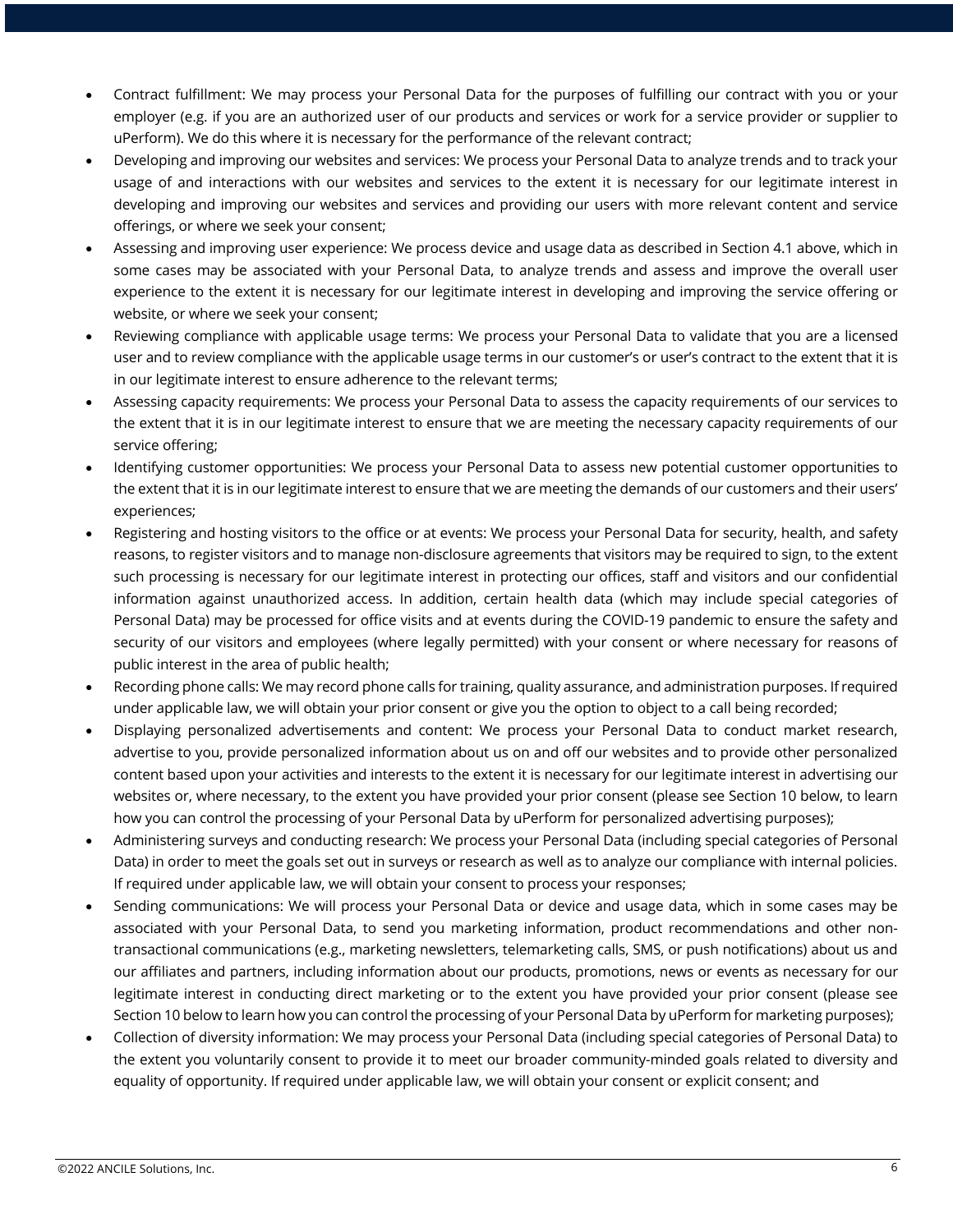• Compliance with legal obligations: We process your Personal Data when cooperating with public and government authorities, courts or regulators in accordance with our legal obligations under applicable laws to the extent this requires the processing or disclosure of Personal Data to protect our rights or is necessary for our legitimate interest in protecting against misuse or abuse of our websites or services, protecting personal property or safety, pursuing remedies available to us and limiting our damages, complying with judicial proceedings, court orders or legal processes, respond to lawful requests, or for auditing purposes.

If we need to collect and process Personal Data by law, or under a contract we have entered into with you, and you fail to provide the required Personal Data when requested, we may not be able to perform our contract with you.

#### **6. Who do we share Personal Data with?**

We may share your Personal Data as follows:

- Service providers: With our contracted service providers, who provide services such as IT and system administration and hosting, research and analytics, marketing, customer support and data enrichment for the purposes and pursuant to the legal bases described above in Section 5;
- Affiliates: If you use our websites to register for an event or webinar organized by one of our affiliates, we may share your Personal Data with the affiliate to the extent this is required on the basis of the affiliate's contract with you to process your registration and ensure your participation in the event; in such instances, our affiliate will process the relevant Personal Data as a separate controller and will provide you with further information on the processing of your Personal Data, where required.
- Event sponsors: If you attend an event or webinar organized by us, or download or access an asset on our website, we may share your Personal Data with sponsors of the event. If required by applicable law, you may consent to such sharing via the registration form or by allowing your attendee badge to be scanned at a sponsor booth. In these circumstances, your information will be subject to the sponsors' privacy statements. If you do not wish for your information to be shared, you may choose to not opt-in via event/webinar registration or elect to not have your badge scanned, or you can opt-out in accordance with Section 10 below;
- Customers with whom you are affiliated: If you use our services as an authorized user, we may share your Personal Data with your affiliated customer responsible for your access to the services to the extent this is necessary for verifying accounts and activity, investigating suspicious activity, or enforcing our terms and policies;
- Contest and promotion sponsors: With sponsors of contests or promotions for which you register in order to fulfill the contest or promotion;
- Third party networks and websites: With third-party social media networks, advertising networks and websites, so that uPerform can market and advertise on third party platforms and websites;
- Professional advisers: In individual instances, we may share your Personal Data with professional advisers acting as service providers, processors, or joint controllers - including lawyers, bankers, auditors, and insurers who provide consultancy, banking, legal, insurance and accounting services, and to the extent we are legally obliged to share or have a legitimate interest in sharing your Personal Data;
- uPerform family affiliates: With affiliates within the uPerform corporate group and companies that we acquire in the future after they are made part of the uPerform corporate group, to the extent such sharing of data is necessary to fulfill a request you have submitted via our websites or for customer support, marketing, technical operations and account management purposes;
- Third parties involved in a corporate transaction: If we are involved in a merger, reorganization, dissolution or other fundamental corporate change, or sell a website or business unit, or if all or a portion of our business, assets or stock are acquired by a third party. In accordance with applicable laws, we will use reasonable efforts to notify you of any transfer of Personal Data to an unaffiliated third party; and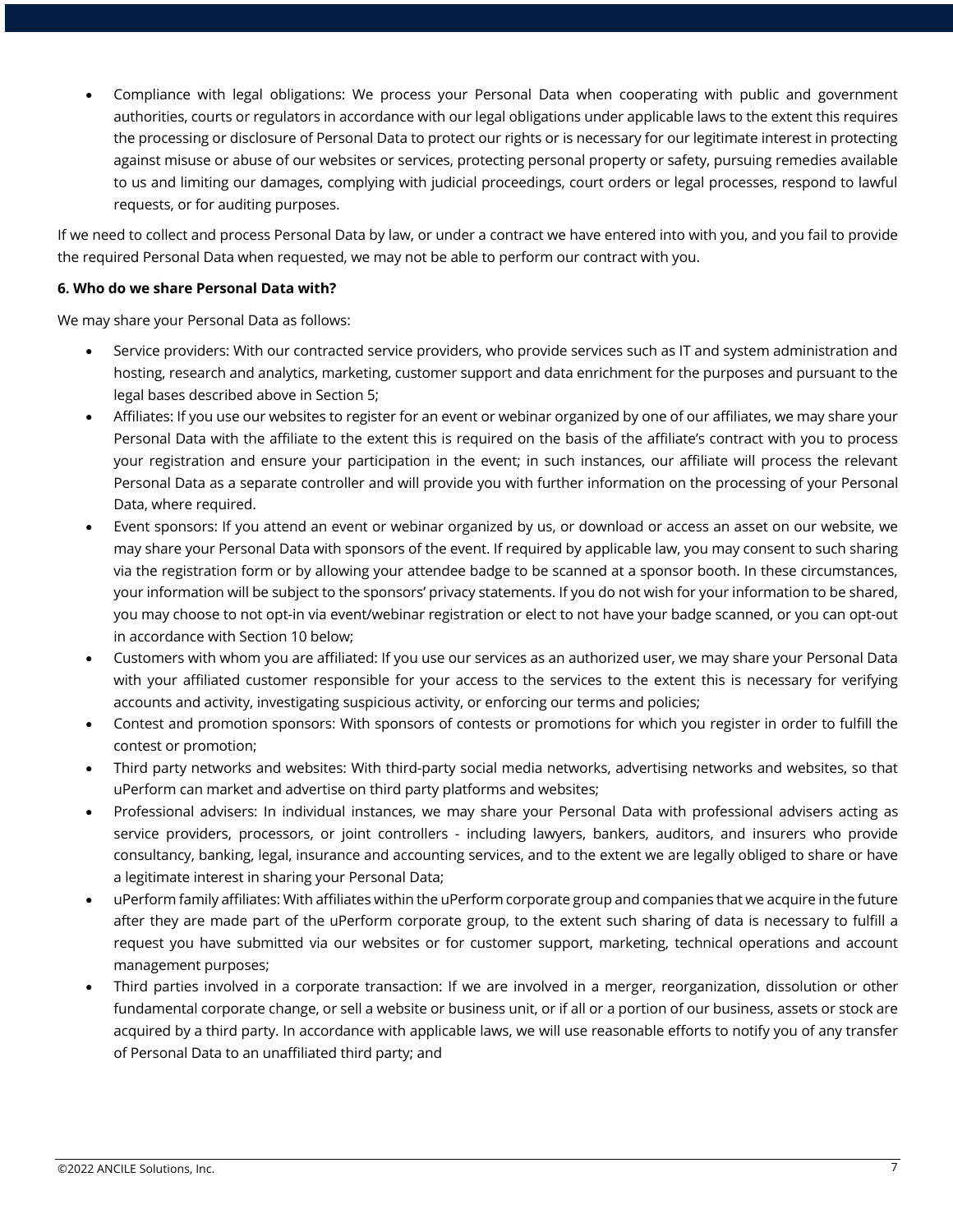We may also share anonymous or de-identified usage data with uPerform's service providers for the purpose of helping uPerform in such analysis and improvements. Additionally, uPerform may share such anonymous or de-identified usage data on an aggregate basis in the normal course of operating our business; for example, we may share information publicly to show trends about the general use of our services.

Anyone using our communities, forums, blogs, or chat rooms on our websites may read any Personal Data or other information you choose to submit and post.

For more information on the recipients of your Personal Data, please contact us by using the information in Section 13 below.

#### **7. International transfer of Personal Data**

Your Personal Data may be collected, transferred to and stored by us in the United States and by our affiliates and third-parties disclosed in Section 6, above, that are based in other countries. Therefore, your Personal Data may be processed outside your jurisdiction, including in countries and jurisdictions that are not subject to an adequacy decision by the European Commission or your local legislature or regulator, and that may not provide for the same level of data protection as your jurisdiction. We ensure that the recipient of your Personal Data offers an adequate level of protection and security, for instance by entering into the appropriate back-to-back agreements and, if required, standard contractual clauses or an alternative mechanism for the transfer of data as approved by the European Commission (Art. 46 GDPR) or other applicable regulators or legislators. Where required by applicable law, we will only share, transfer or store your Personal Data outside of your jurisdiction with your prior consent.

#### **8. Children**

Our websites and services are not directed at children. We do not knowingly collect Personal Data from children under the age of 16, or such other applicable age of consent for privacy purposes in relevant individual jurisdictions, unless (a) we have obtained consent from a parent or guardian, (b) such collection is subject to a separate agreement with us or (c) the visit by a child is unsolicited or incidental. If you are a parent or guardian and believe your child has provided us with Personal Data without your consent, please contact us by using the information in Section 13 below and we will take steps to delete their Personal Data from our systems.

#### **9. How long do we keep your Personal Data?**

We may retain your Personal Data for a period of time consistent with the original purpose of collection (see Section 5 above) or as long as required to fulfill our legal obligations. We determine the appropriate retention period for Personal Data on the basis of the amount, nature, and sensitivity of the Personal Data being processed, the potential risk of harm from unauthorized use or disclosure of the Personal Data, whether we can achieve the purposes of the processing through other means, and on the basis of applicable legal requirements (such as applicable statutes of limitation).

After expiry of the applicable retention periods, your Personal Data will be deleted. If there is any data that we are unable, for technical reasons, to delete entirely from our systems, we will implement appropriate measures to prevent any further use of such data.

For more information on data retention periods, please contact us by using the information in the Section 13 below.

# **10. Your rights relating to your Personal Data**

#### **10.1 Your rights**

You may have certain rights relating to your Personal Data, subject to local data protection laws. Depending on the applicable laws these rights may include the right to:

- Access your Personal Data held by us;
- Know more about how we process your Personal Data;
- Rectify inaccurate Personal Data and, taking into account the purpose of processing the Personal Data, ensure it is complete;
- Erase or delete your Personal Data;
- Restrict our processing of your Personal Data;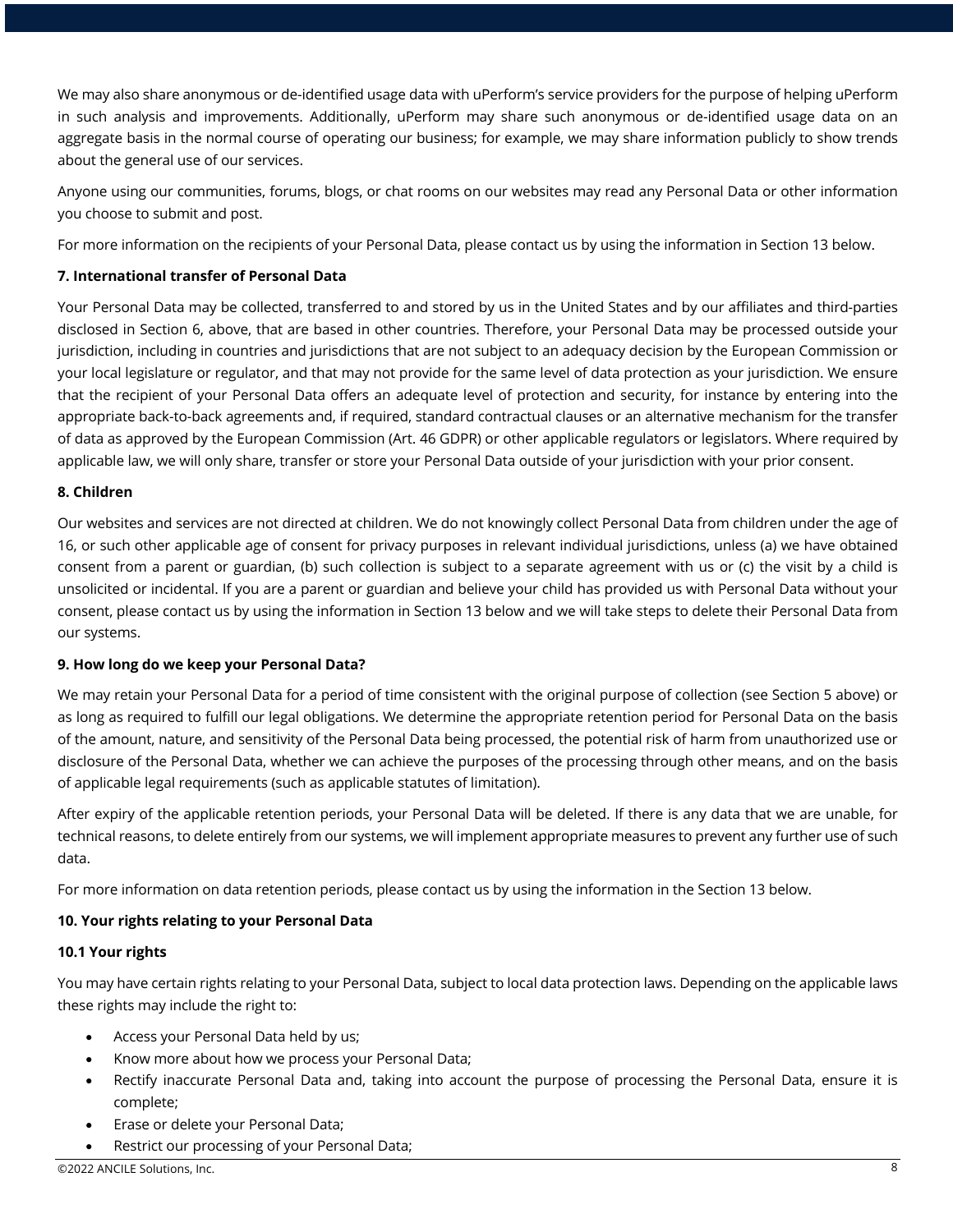- Transfer your Personal Data to another controller, to the extent possible;
- Object to any processing of your Personal Data;
- Opt out of certain disclosures of your Personal Data to third parties;
- If you're under the age of 16, or such other applicable age of consent for privacy purposes in relevant individual jurisdictions, opt in to certain disclosures of your Personal Data to third parties;
- Not be discriminated against for exercising your rights described above;
- Not be subject to a decision based solely on automated processing, including profiling, which produces legal effects ("Automated Decision-Making"); and
- Withdraw your consent at any time (to the extent we base processing on consent), without affecting the lawfulness of the processing based on such consent before its withdrawal.

Where we process your Personal Data for direct marketing purposes or share it with third parties for their own direct marketing purposes, you can exercise your right to object at any time to such processing without having to provide any specific reason for such objection

Please note that Automated Decision-Making currently does not take place on our websites or in our services.

# **10.2 How to exercise your rights**

To exercise your rights, please contact us by using the information in Section 13 below. Your Personal Data may be processed in responding to these rights. We try to respond to all legitimate requests within one month unless otherwise required by law, and will contact you if we need additional information from you in order to honor your request or verify your identity. Occasionally it may take us longer than a month, taking into account the complexity and number of requests we receive. If you are an employee of a uPerform customer, we recommend you contact your employer's system administrator for assistance in correcting or updating your information.

Some registered users may update their user settings, profiles, organization settings and event registrations by logging into their accounts and editing their settings or profiles.

To update your billing information, discontinue your account or request return or deletion of your Personal Data and other information associated with your account, please contact us by using the information in Section 13 below.

# **10.3 Your rights relating to customer data**

As described above, we may also process Personal Data submitted by or for a customer to our products and services. To this end, if not stated otherwise in this Privacy Statement or in a separate disclosure, we process such Personal Data as a processor on behalf of our customer (and its affiliates) who is the controller of the Personal Data (see Section 1 above). We are not responsible for and have no control over the privacy and data security practices of our customers, which may differ from those explained in this Privacy Statement. If your data has been submitted to us by or on behalf of a uPerform customer and you wish to exercise any rights you may have under applicable data protection laws, please inquire with them directly. Because we may only access a customer's data upon their instructions, if you wish to make your request directly to us, please provide us the name of the uPerform customer who submitted your data to us. We will refer your request to that customer, and will support them as needed in responding to your request within a reasonable timeframe.

# **10.4 Your preferences for email and SMS marketing communications**

If we process your Personal Data for the purpose of sending you marketing communications, you may manage your receipt of marketing and non-transactional communications from uPerform by clicking on the "unsubscribe" link located on the bottom of uPerform marketing emails, or by replying or texting 'STOP' if you receive uPerform SMS communications. Please note that opting out of marketing communications does not opt you out of receiving important business communications related to your current relationship with us, such as communications about your subscriptions or event registrations, service announcements or security information.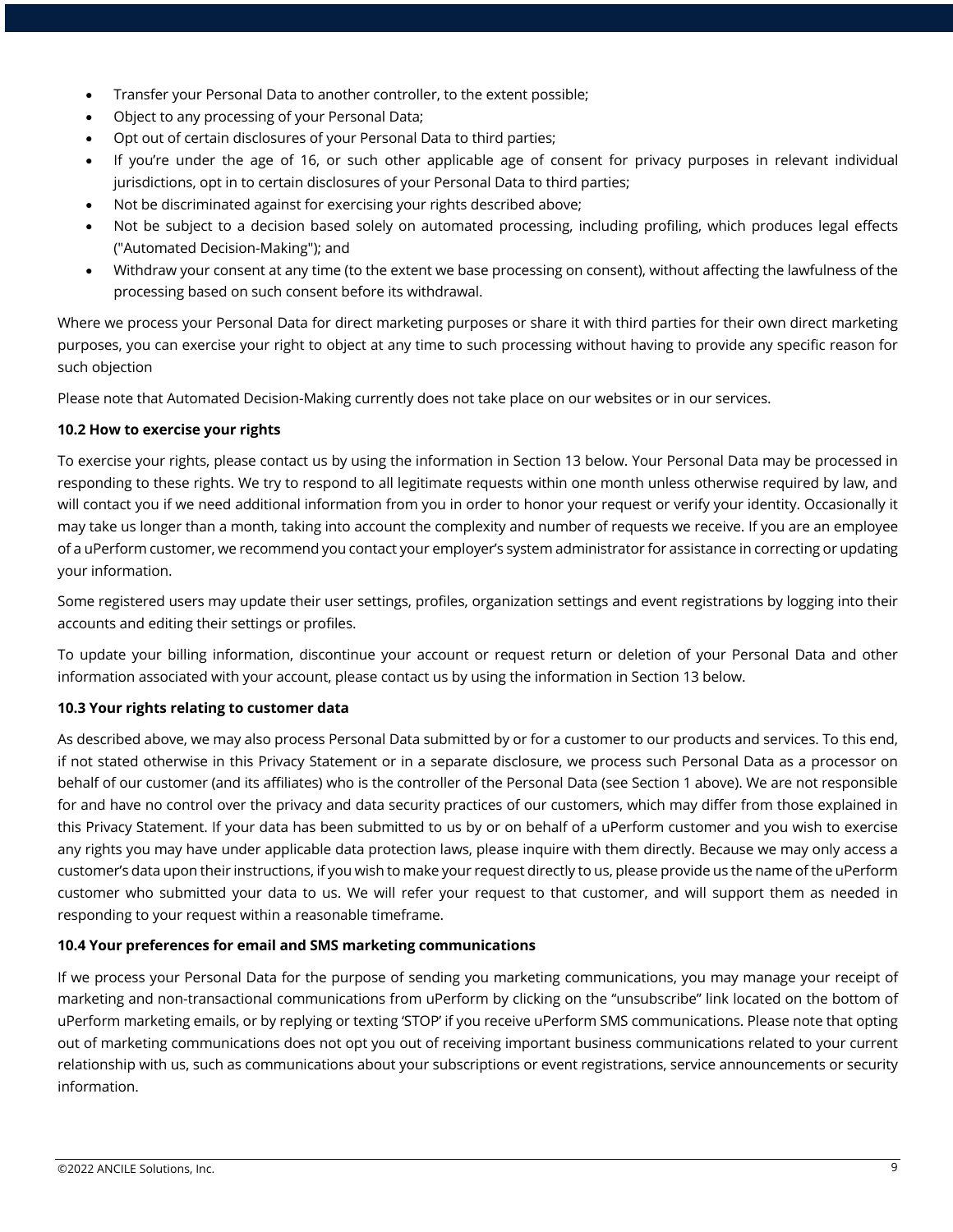#### **10.5 Your preferences for telemarketing communications**

If you want your phone number to be added to our internal Do-Not-Call telemarketing register, please contact us by using the information in Section 13 below. Please include your first name, last name, company and the phone number you wish to add to our Do-Not-Call register. Alternatively, you can always let us know during a telemarketing call that you do not want to be called again for marketing purposes.

#### **11. How we secure your Personal Data**

We take appropriate precautions including organizational, technical, and physical measures to help safeguard against accidental or unlawful destruction, loss, alteration, and unauthorized disclosure of, or access to, the Personal Data we process or use. While we follow generally accepted standards to protect Personal Data, no method of storage or transmission is 100% secure. You are solely responsible for protecting your password, limiting access to your devices and signing out of websites after your sessions. If you have any questions about the security of our websites, please contact us by using the information in Section 13 below.

#### **12. Changes to this Privacy Statement**

We will update this Privacy Statement from time to time to reflect changes in our practices, technologies, legal requirements, and other factors. If we do, we will update the "effective date" at the top. If we make a material update, we may provide you with notice prior to the update taking effect, such as by posting a notice on our website or by contacting you directly, or where required under applicable law and feasible, seek your consent to these changes.

We encourage you to periodically review this Privacy Statement to stay informed about our collection, processing and sharing of your Personal Data.

#### **13. Contacting us**

uPerform has appointed a Data Protection Officer. To exercise your rights regarding your Personal Data, or if you have questions regarding this Privacy Statement or our privacy practices please email us at privacy@uperform.com, call us at +1 (443) 561-3900, or write to us at:

uPerform Data Protection Officer (uPerform Privacy Team) 6085 Marshalee Drive, Suite 300 Elkridge, MD, 21075, USA

When you contact us, please indicate in which country and/or state you reside. We are committed to working with you to obtain a fair resolution of any complaint or concern about privacy. If, however, you believe that we have not been able to assist with your complaint or concern, and you are located in the European Economic Area or the United Kingdom, you have the right to lodge a complaint with the competent supervisory authority.

#### **14. Additional Disclosures for California Residents**

The California Consumer Privacy Act requires businesses to disclose whether they sell Personal Data. As a business covered by the CCPA, we do not sell Personal Data. We may share Personal Data with third parties or allow them to collect Personal Data from our sites or services if those third parties are authorized service providers or business partners who have agreed to our contractual limitations as to their retention, use, and disclosure of such Personal Data, or if you use uPerform sites or services to interact with third parties or direct us to disclose your Personal Data to third parties.

California law requires that we detail the categories of Personal Data that we disclose for certain "business purposes," such as to service providers that assist us with securing our services or marketing our products, and to such other entities as described in Sections 5 and 6 of this Privacy Statement. We disclose the following categories of Personal Data for our business purposes:

- Identifiers;
- Commercial information;
- Internet activity information;
- Financial information;
- Professional and employment-related information;